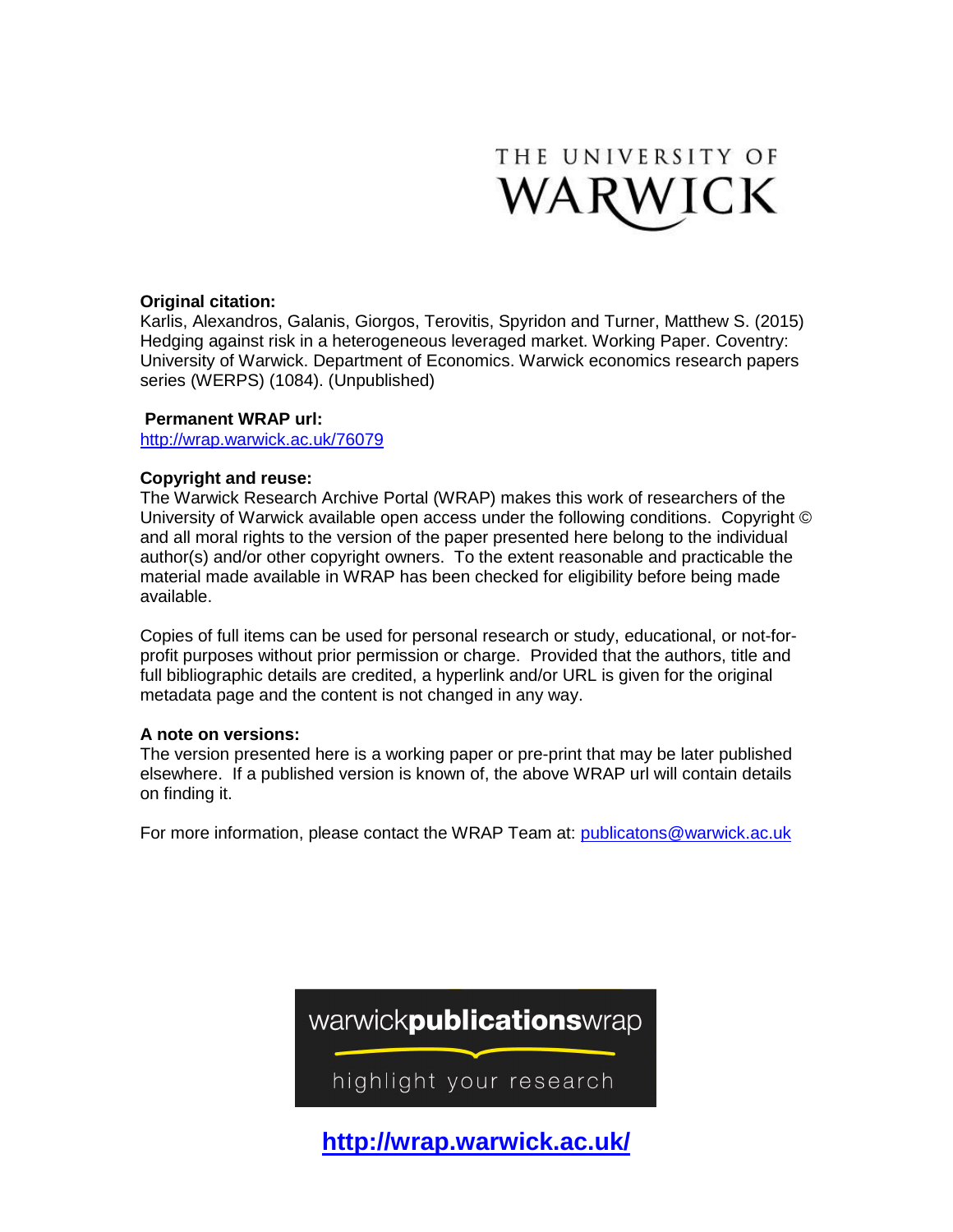

## **Warwick Economics Research Paper Series**

# **Hedging against Risk in a Heterogeneous Leveraged Market**

**Alexandros Karlis, Giorgos Galanis, Spyridon Terovitis, and Matthew Turner**

**December 2015 Series Number: 1084 ISSN 2059-4283 (online) ISSN 0083-7350 (print)**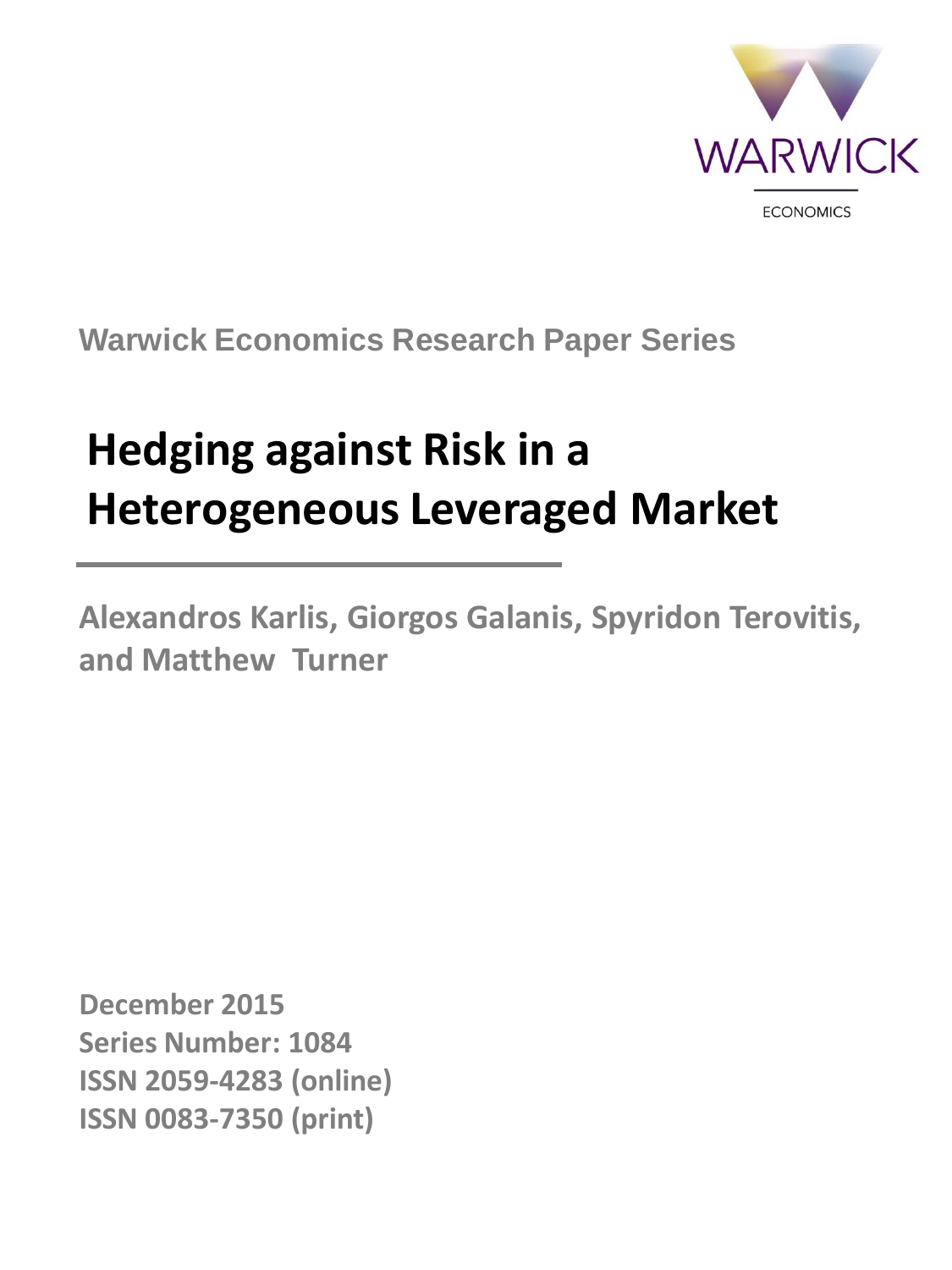## Hedging against Risk in a Heterogeneous Leveraged Market

A K Karlis<sup>\*1</sup>, G. Galanis<sup>†2</sup>, S. Terovitis<sup>‡2</sup>, and M. S. Turner<sup>§1,3</sup>

1Department of Physics, University of Warwick, Coventry CV4 7AL, UK. <sup>2</sup>Department of Economics, University of Warwick, Coventry CV4 7AL, UK. <sup>3</sup>Centre for Complexity Science, Zeeman Building, University of Warwick, Coventry CV4 7AL, UK.

> First Version: May 22, 2014 Current Version: November 30, 2015

#### Abstract

This paper focuses on the use of interest rates as a tool for hedging against the default risk of heterogeneous hedge funds (HFs) in a leveraged market. We assume that the banks study the HFs survival statistics in order to compute default risk and hence the correct interest rate. The emergent non-trivial (heavy-tailed) statistics observed on the aggregate level, prevents the accurate estimation of risk in a leveraged market with heterogeneous agents. Moreover, we show that heterogeneity leads to the clustering of default events and constitutes thus a source of systemic risk.

Keywords: survival statistics; interest rate; leverage; financial fragility.

JEL Classification Numbers: G23, G24, G32, G33.

<sup>∗</sup>A.Karlis@warwick.ac.uk

<sup>†</sup>G.Galanis@warwick.ac.uk

<sup>‡</sup>S.Terovitis@warwick.ac.uk

<sup>§</sup>M.S.Turner@warwick.ac.uk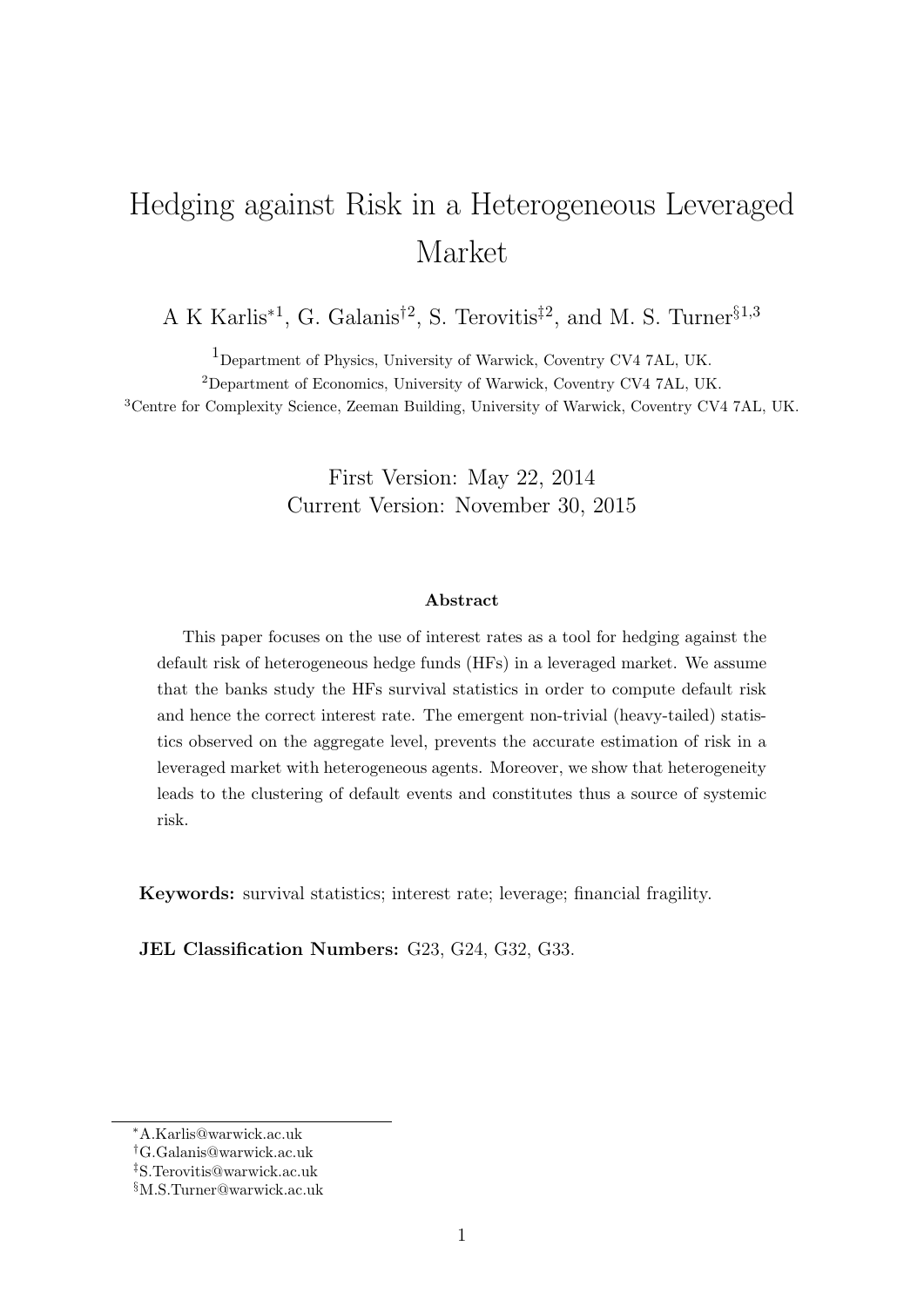## 1 Introduction

The recent financial crisis has naturally drawn much attention to the functioning of financial markets both from a policy making and from an economic modeling perspective. This paper focuses on two of the potential sources of instability of the financial markets, namely heterogeneity of the economic agents and leverage, and thus aims to contribute to both of the relevant literatures.

The role of leverage has been studied in a number of papers which develop theoretical models to explain the mechanism through which leverage is affected by volatility and the emergence of a positive relationship between leverage and asset prices. An example is Geanakoplos (2001) who suggest that bad news raises tail volatility and decreases expectations and, as a result, the leverage level. In such an environment there are two effects that tend to decrease prices; lower expectations and lower leverage.<sup>1</sup> Leverage is high during normal and good times and low during bad times, such as during a crisis, which lends empirical support of these findings. This pro-cyclicality of leverage is documented by Adrian and Shin (2008), among others. Lastly, an empirical study by Molina (2005) tries to capture, not only the relationship between leverage and the probability of default, but also the feedback effect which arises between them. This is achieved by relating the default probability and the credit rating and examining the impact of firm's leverage on the credit rating. Here it was found that the positive effect of leverage on the probability of default is three times stronger than it is if the endogeneity of leverage is ignored. This finding highlights the importance of the feedback mechanism in a leveraged economy.

The present paper builds on two recent papers by Thurner, Farmer, and Geanakoplos (2012) and Poledna, Thurner, Farmer, and Geanakoplos (2014) which study the effects of leverage in an economy where the key actors are heterogeneous investors who are called hedge funds (HFs) and a bank. Thurner et al. (2012) show that leverage causes fat tails and clustered volatility. Under benign market conditions HFs become more leveraged as this is then more profitable. High levels of leverage are correlated with increased asset price fluctuations that become heavy tailed. The heavy tails are caused by the fact that when a HF reaches its maximum leverage limit then it has to repay part of its loan by selling some of its assets. Poledna et al. (2014) use a very similar framework to test three regulatory policies: (i) imposing limits on the maximum leverage, (ii) similar to the Basle II regulations, and (iii) a hypothetical perfect hedging scheme in which the banks hedge against the leverage-induced risk using options. They find that the effectiveness of the policies depends on the levels of leverage. They also show that the perfect hedging scheme reduces volatility in comparison to the Basle II scheme but that none of the schemes are able to make the system much safer on a systemic level. These two papers provide a basis for studying both the effects of leverage and heterogeneity on prices within the

<sup>&</sup>lt;sup>1</sup>See also Brunnermeier and Pedersen (2007), Geanakoplos (2009), and Geanakoplos (1996).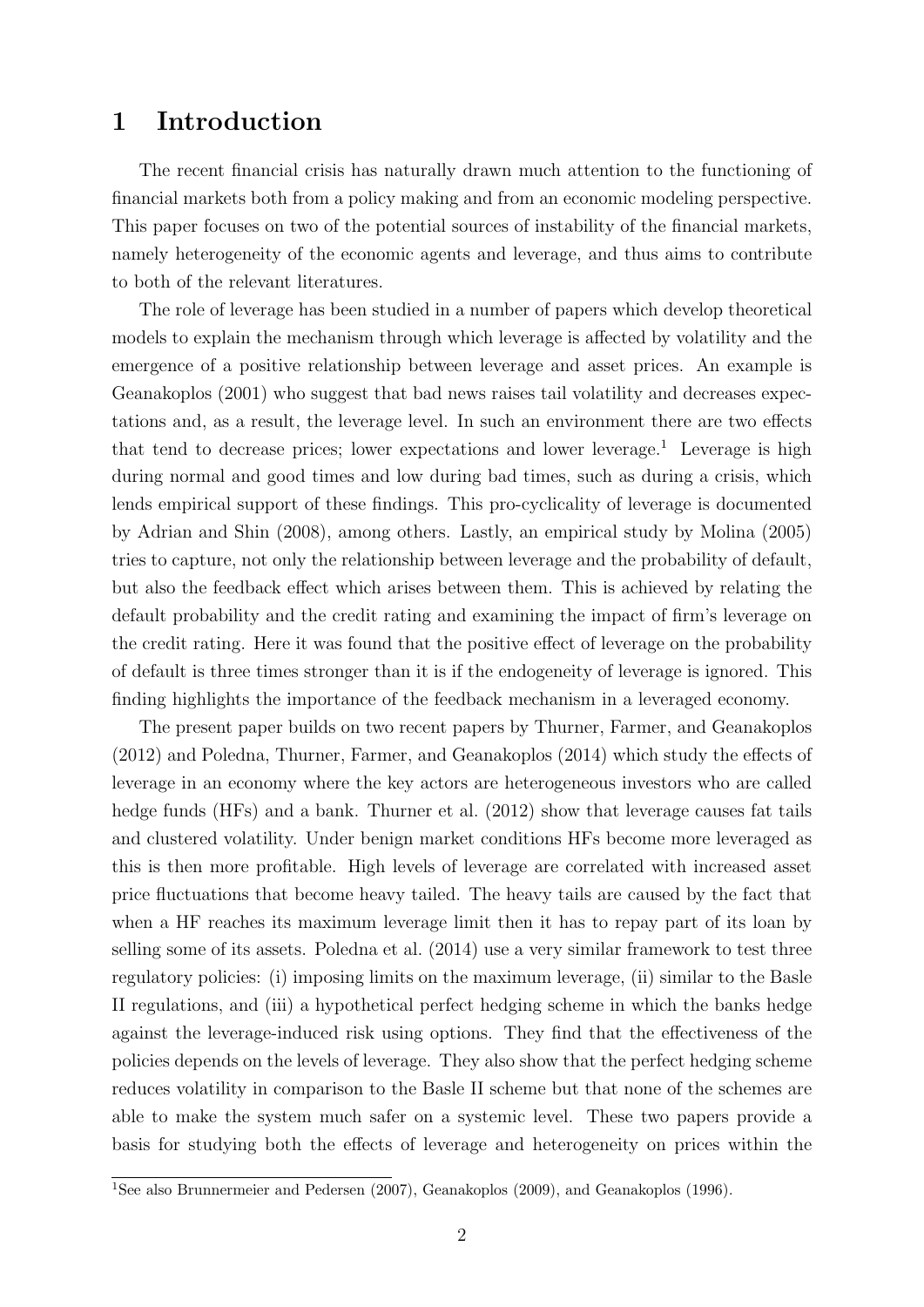same framework and in this way allow a test of the effectiveness of policies like the one proposed in Basel II. Our model extends this framework in two directions.

Firstly, it provides a microfounded explanation of the behaviour and the source of heterogeneity of the HFs. In both of these papers agents' heterogeneity has to do with their demand for the risky asset. More specifically the HFs are risk neutral and have different demand of the asset given the same information and the same wealth. The characteristic which makes them heterogeneous, is called "aggression" and aims to capture the different responses of the agents to a mispricing signal. Given that the agents are risk neutral it is impossible to provide a rigorous explanation for the difference in aggression. In this paper we establish a model where the agents are risk averse with Constant Relative Risk Aversion (CRRA) and their heterogeneity stems from the difference in the precision of the mispricing signals that they receive from the market.<sup>2</sup> Interestingly, we find that the better informed agents are not necessarily characterised by the lowest default rate.

Second, in our work, the bank does not charge a constant interest rate but rather uses the interest rate as a tool to hedge against the default risk. The rate it charges depends on a historically observed default rate. We show that the failure function (the distribution of waiting times to default) of the heterogeneous HFs is different when observed on the micro and the aggregate level. Within our model we find that the banks systematically underestimate risk. Moreover, we show that there is a heterogeneous effect of hedging on the market and present rigorous results for the connection between heterogeneity and clustering of defaults, constituting systemic risk.

New computational tools have allowed economists to expand the rational representative agent framework and to study how the interactions of heterogeneous agents can give rise to emergent properties of systems that are able to replicate the empirical trends seen in asset prices, asset returns and their distributions (Lux, 1995, 1998; Lux and Marchesi, 1999; Iori, 2002). In Levy (2008), spontaneous crashes are a natural property of a market with heterogeneous investors who are inclined to conform to their peers, under the condition that the strength of the conformity effects is large compared to the degree of heterogeneity of the investors. In other papers, such as Chiarella (1992) and Lux (1995), heterogeneity has to do with the different beliefs and trading rules of the agents (fundamentalists and chartists) which can result to asset price fluctuations and market instability. The seminal work by Brock and Hommes (1997) discusses "rational roots to market instability" in a framework where heterogeneous agents have adaptive behaviour that depends on their investment strategy. Brock, Hommes, and Wagener (2009) discuss the fact that hedging instruments can play a destabilising role in a financial market with agents with heterogeneous expectations. Hedging instruments are represented by Arrow

<sup>&</sup>lt;sup>2</sup>Other sources of heterogeneity can include the investors' time horizon (LeBaron, 2002), boundedly rational price expectations (Brock and Hommes, 1998) or expectations about future states of the world (Sandroni, 2000)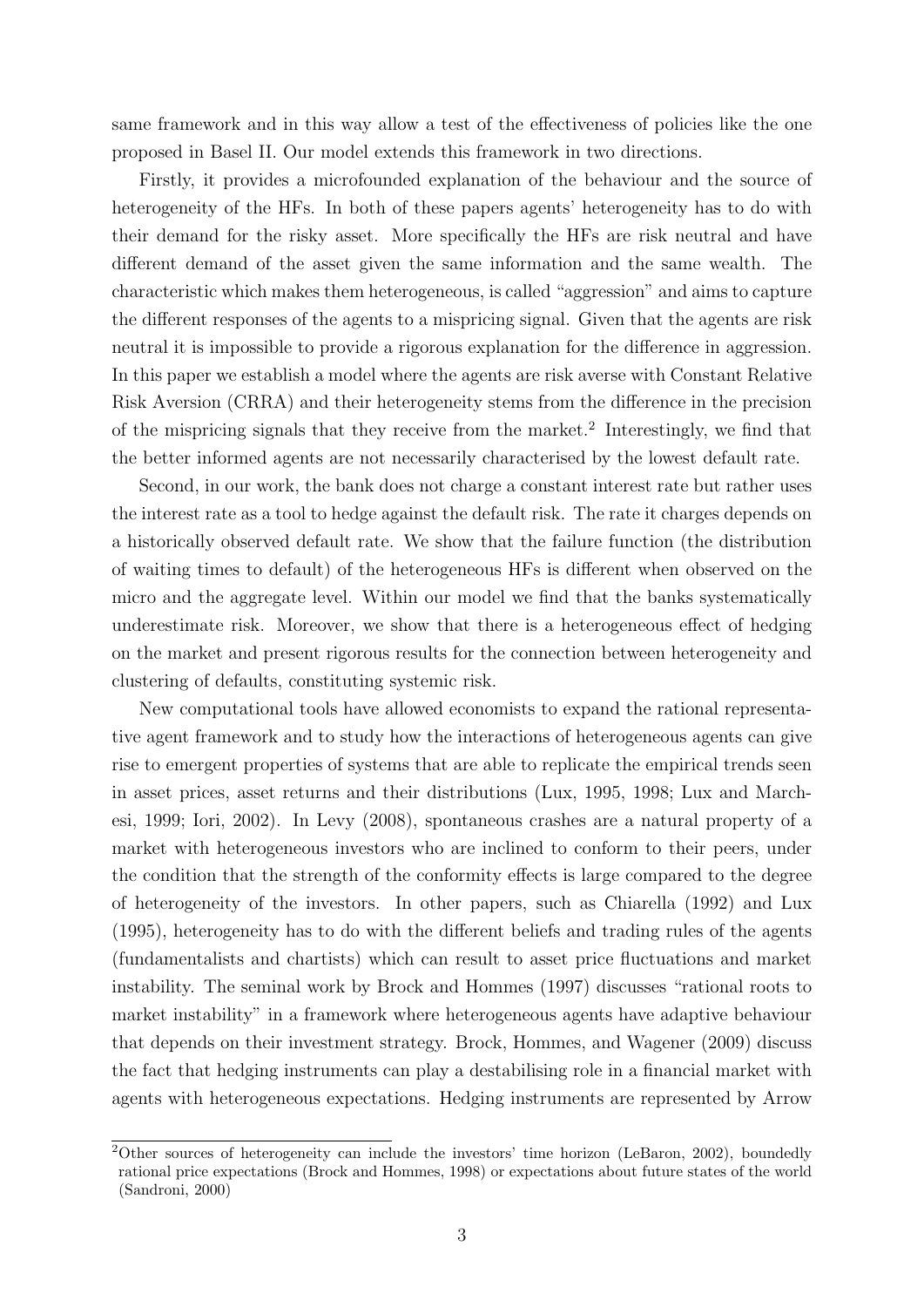securities which are added in an asset pricing model holding heterogeneous beliefs. The main finding of this work is that this addition may destabilise the price dynamics and increase volatility.

The remainder of the paper is organized as follows. In Section 2 we present the model. Section 3 presents and discusses the main results. In the last Section we summarize the main points of the paper and draw some conclusions.

### 2 Model

The model presented here is based on the recent models on leverage with heterogeneous agents proposed by Thurner et al. (2012) and Poledna et al. (2014). These models describe an economy with two assets, one risk-free (cash  $C$ ) and one risky, three types of agents and a bank. The risky asset exists in a finite quantity equal to  $N$  and can be viewed as a commodity or an option. These two assets are held by a representative noise trader and n types of hedge funds (HFs). In addition, a representative fund investor (FI) holds risk-free asset and invests in the risky one indirectly through the HFs. Finally, there is also a bank which lends money to the HFs, using the risky asset owned by the HFs as collateral.

Our model extends the models of Thurner et al. (2012) and Poledna et al. (2014) in two directions. First, it provides a microfounded explanation of the behaviour and the source of heterogeneity of the HFs. In Thurner et al. (2012) and Poledna et al. (2014) the heterogeneity is a result of the HFs having different "aggression" parameters. Here, given the same wealth and mispricing signal, different HFs had a different demand of the risky asset although no explanation was given for the cause of this difference. In our model the HFs have CRRA utility functions and differ in the precision of the mispricing signal that they receive. In our work we assume that the banks rationally estimate the interest rate to charge on the loans that they extend. In Thurner et al. (2012) there was no interest charged while in Poledna et al. (2014) the banks instead hedge by using options without explicitly computing default risk. Our model instead allows the bank to use interest rates as a tool for hedging against the risk of default of the HFs.

The representative noise trader's demand for the risky asset in terms of the cash value  $d_t^{nt}$  of the asset at discrete time t depends on a chartist (destabilising) component, a fundamentalist (stabilising) component and a noise component. In this way the price of the asset weakly mean reverts around the fundamental value V which depends on economic fundamentals. More specifically  $d_t^{nt}$  is given by

$$
\log d_t^{nt} = \rho \log d_{t-1}^{nt} + \sigma^{nt} \chi_t + (1 - \rho) \log (VN), \tag{1}
$$

where  $\rho \in (0,1)$  is the relative weight between the fundamentalist and chartist compo-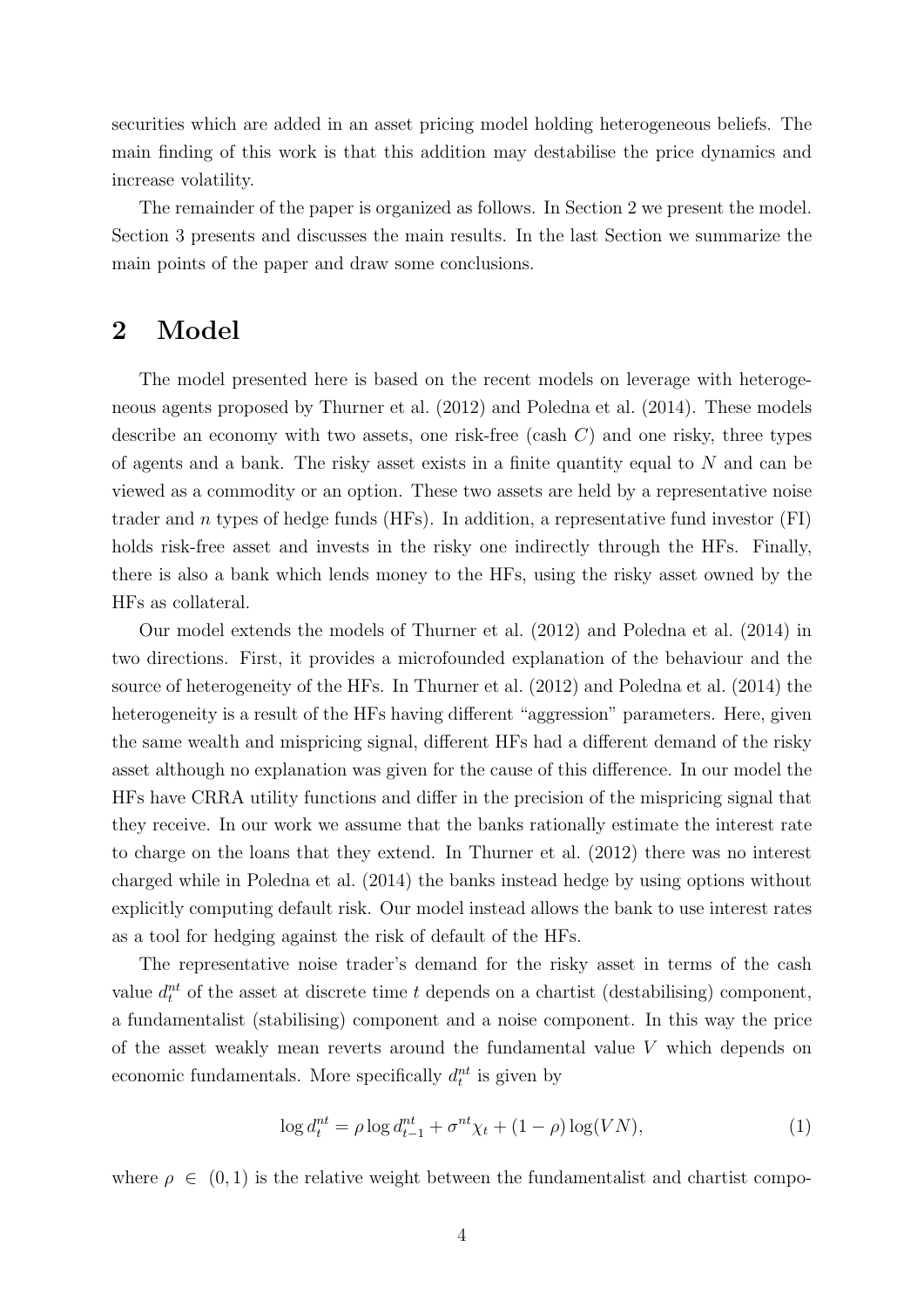nents and  $E[\log p_t] = \log V$ , where  $p_t$  is the price of the risky asset at t.<sup>3</sup> As it is obvious from the above the closer  $\rho$  is to 0 the more stable the price behaviour will be. Here  $\sigma^{nt}$ is the variance of the price variations for the noise traders with  $\chi_t$  is a Gaussian random variable with mean 0 and variance 1.

The representative FI is assumed to be a boundedly rational investor who seeks to invest in the risky asset but does not have any information about the fundamental value of the asset and invests through the HFs. The FI has a chartist behaviour and invests or withdraws money from the HFs based on the latter's historical performance, a benchmark return  $r_b$  and a parameter b which controls the amount withdrawn or invested. In this way the investment inflow or outflow at time  $t$ , from the FI to HF  $j$  is given by the following rule:

$$
F_t^j = \max\left[-1, b^j(r_t^{p,j} - r_b)\right] \times \max\left[0, D_{t-1}^j p_t + C_{t-1}^j - L_{t-1}^j i_t\right]
$$
(2)

where  $L_{t-1}$  is the total loan amount at  $t-1$ ,  $i_t$  the interest rate charged at t,  $C_t^j$  $t-1$ is the amount of the risk-free asset held by the HF at  $t-1$  and  $r_t^{p,j}$  $t^{p,j}$  is a measure of the HF performance. Eq (2) ensures that FI withdrawals do not exceed the maximum wealth of the HF and that investments are proportional to the fund performance relative to an (industry) benchmark. Here  $r_t^{p,j}$  $t^{p,j}$  is an exponential moving average of the HF's instantaneous rate of return  $r_t^j$  $_t^j,$ 

$$
r_t^{p,j} = (1 - \gamma)r_{t-1}^{p,j} + \gamma r_t^j
$$
\n(3)

where  $\gamma \in (0,1)$  and  $r_t^j$  $_t^j$  is the rate of return of the HF j, i.e.

$$
r_t^j = \frac{D_{t-1}^j(p_t - p_{t-1})}{W_{t-1}^j} \tag{4}
$$

The HFs' performance depends on their rate of return over time, i.e. their annual percentage return, a standard measure of fund performance. HFs are represented by risk averse agents whose utility depends on their rate of return  $r_t^j$  and their utility is given by:

$$
U = 1 - e^{-\alpha r_t^j} \equiv 1 - e^{-\alpha (W_t^j - W_{t-1}^j)/W_{t-1}^j}
$$
\n
$$
(5)
$$

where  $\alpha > 0$ , is the Arrow-Pratt-De Finetti measure or relative risk aversion. In this way, the HFs have constant relative risk aversion (CRRA) and their absolute risk aversion is decreasing when wealth increases (DARA). This captures the fact that more wealthy HFs

<sup>3</sup>Similar types of demand have been discussed extensively in relation to exchange rate expectations in a series of papers by of Frankel and Froot (for example see (Frankel and Froot, 1987)); and in relation to Stock Markets in Brock and Hommes (1998) and Boswijk, Hommes, and Manzan (2007). Also see Hommes (2006) for a detailed review.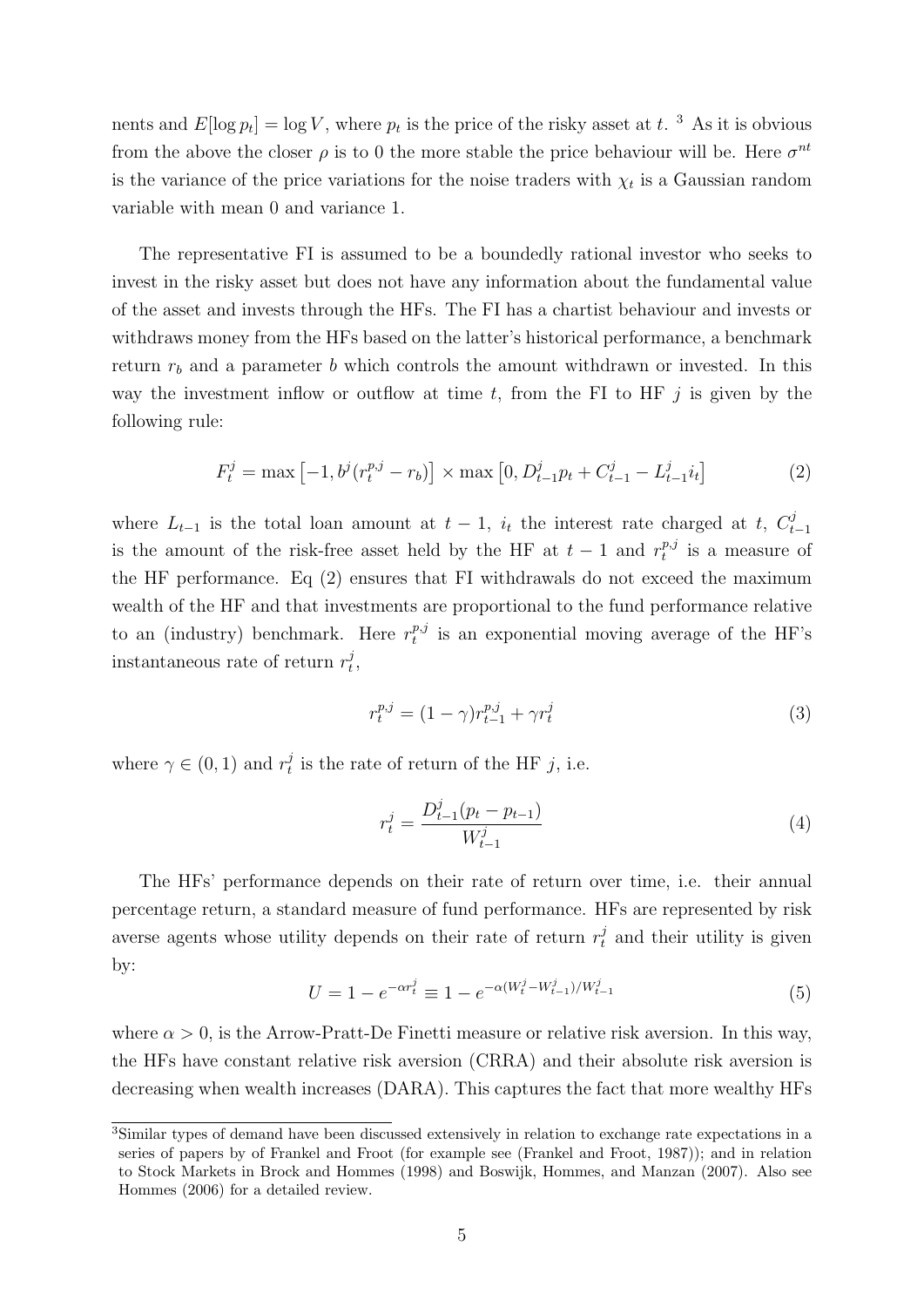find it the more difficult to increase their rate of profit and, in order to achieve this, turn to more risky behaviour.

The HFs are spawned with the same endowment  $W_0$  and have information about the fundamental value of the asset, taking advantage of the misprising caused by the noise trader's behaviour. Each HF receives a private noisy signal  $\tilde{V} = V + \epsilon_j$  about the fundamental value of the risky asset, where the noise term  $\epsilon$  is assumed to follow a normal distribution with mean 0 and variance  $\sigma_j^2$ . In this way, the maximization with respect to the expected rate of return yields that the demand for the risky asset of the jth HF with signal precision measured by the variance  $\sigma_j^2$  is given by

$$
D_t^j = \frac{m}{\alpha \sigma_j^2} W_t,\tag{6}
$$

where m is the mispricing signal  $V - p_t$ , given the fundamental value V. Here the source of heterogeneity has to do with the differences in the precision of the signal for the (same) fundamental value. Otherwise the HFs are identical. Without loss of generality in the following we set  $\alpha = 1$ .

When the demand for the risky asset cannot be met with the cash held by a HF at a given time step, the HF requests a loan from the bank. The bank extends the loan to the HF provided that the HF does not become more leveraged than a limit  $\lambda_{max}$  set externally. Here leverage is defined as the ratio of assets held to the HF's net wealth. In this way a constraint is imposed on the demand of the HF for the risky asset, given its wealth,

$$
\frac{D_t p_t}{W_t} \le \lambda_{max} \tag{7}
$$

Consequently, the maximum demand for the risky asset is  $D_t = \lambda_{max} W_t / p_t$ .

In order to calculate the appropriate interest rate we assume that the banks use a historical measure of the time between defaults  $\tau$  of a HF, specifically  $E[\tau; \lambda^*]$ , conditional that the leverage of the defaulting HF just before default was  $\lambda^*$ . Using this table the banks can "look up" an instantaneous probability of default, or hazard rate, for a HF with leverage  $\lambda(t)$  as  $h = 1/E[\tau; \lambda(t)]$ . If the HFs were identical this procedure for computing h would be exact if the bank only received information on the leverage of the HF and not, for example, on the time that it has been trading. However, if the HF failure function is exponential this remains exact in the case of identical HFs, irrespective of whether or not the bank has information on how long the HF has been active. In this fashion, the banks construct a look-up table for  $N_{\lambda} = (\lambda_{max} - 1)/\delta \lambda$  different values of the leverage of borrowers, where  $\delta\lambda$  is an arbitrary bin width chosen by the banks.

In order to estimate the the mean time between defaults for an arbitrary value of leverage banks perform linear-log interpolation on their data for  $E[\tau; \lambda(t)]$  to obtain a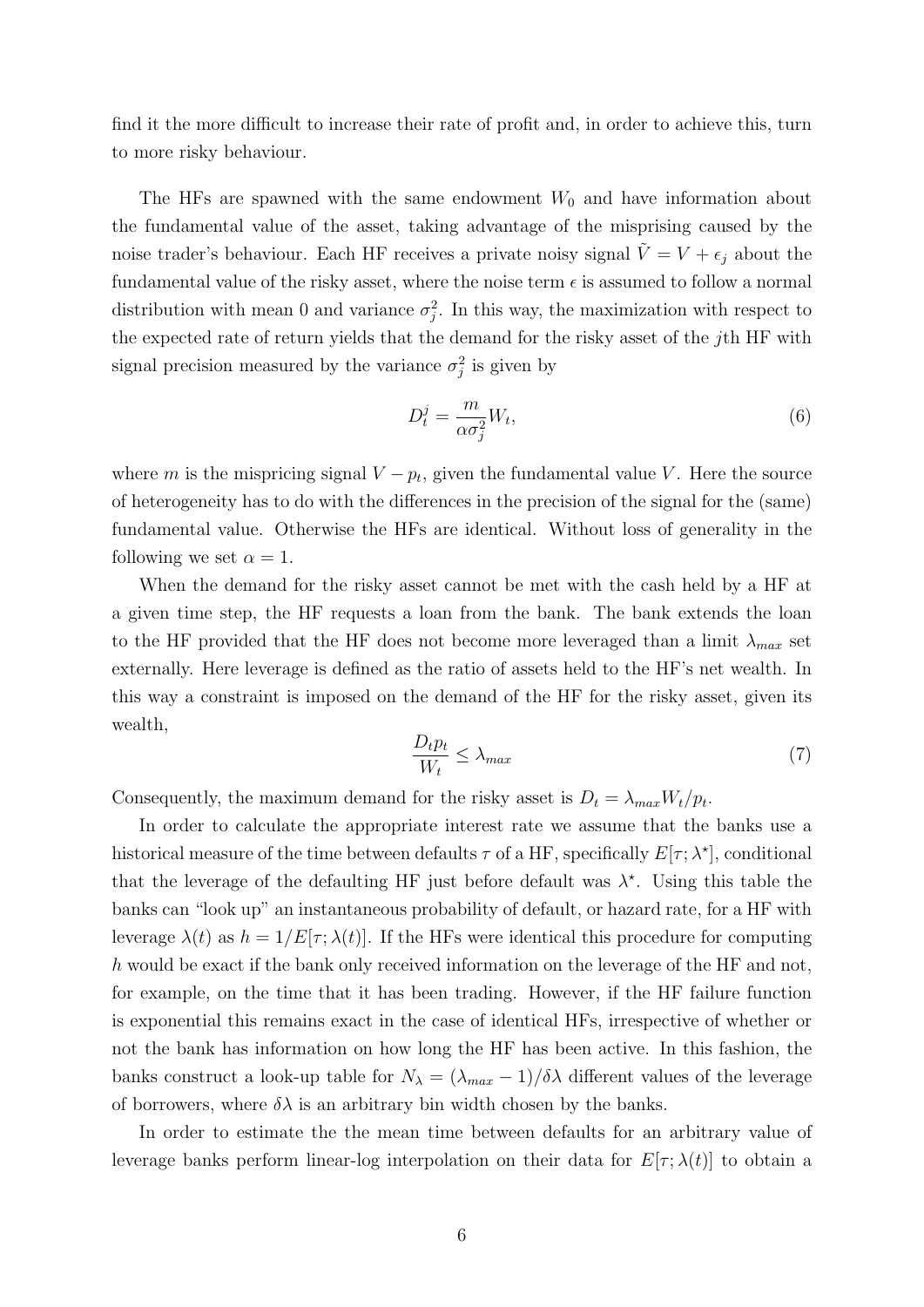continuous function  $\langle \tau(\lambda) \rangle$ .<sup>4</sup>

Within this scheme the banks infer that an overnight interest rate that would exactly compensate for default risk would be given by

$$
i_t = 1/\langle \tau(\lambda) \rangle \tag{8}
$$

The heterogeneity in the HFs, which is unknown to the bank, renders this only an approximation to the necessary rate to hedge default risk for any given HF with a particular signal precision  $\sigma_j^2$ . Nonetheless, it is probably a more precise risk assessment procedure than is feasible for banks, in practice, given the extremely long historical datasets than can be simulated in our computational model to be used by the bank to construct their look-up table for default risk.

The wealth of a HF evolves according to

$$
W_t^j = W_{t-1}^j + (p_t - p_{t-1})D_{t-1}^j + F_t^j.
$$
\n
$$
(9)
$$

When the wealth of a HF falls below  $W_{cr} \ll W_0$ , the HF is assumed to be liquidized and goes out of business. After  $T_r$  time-steps the bankrupt HF is replaced by an identical one. As a final note, the price of the risky asset is determined by the market clearance condition

$$
d_t^{\text{nt}}(p_t) + \sum_{j=1}^n D_t^j(p_t) = N. \tag{10}
$$

#### 2.1 Choice of Parameters

In all simulations we consider a market with 10 HFs, each one receiving a signal with precision  $\beta^j = 1/(\sigma^j)^2$  uniformly distributed in the interval [5, 50]. The remaining parameters are chosen as follows:  $\rho = 0.99, \sigma^{nt} = 0.035, V = 1, N = 10^3, r_b = 5 \times 10^{-3}$ ,  $\gamma = 0.1, W_0 = 2$  and  $W_{cr} = 0.2$ . Bankrupt HFs are reintroduced after  $T_r$  time-steps, randomly chosen according to a uniform distribution in [10, 200].

### 3 Results and Discussion

Herein, we focus on the survival statistics of the hedge-funds to assess the effects of hedging in a heterogeneous leveraged market, as well as, the ability of the banks to correctly put a price on the default risk. As already mentioned, from the Bank's perspective, HFs are indistinguishable since the heterogeneity is related to the private signals received by the HFs. Consequently, banks, at best, can differentiate between

<sup>4</sup>Banks interpolate using linear-log interpolation because they anticipate that the mean time between defaults for different levels of leverage can vary across many orders of magnitude.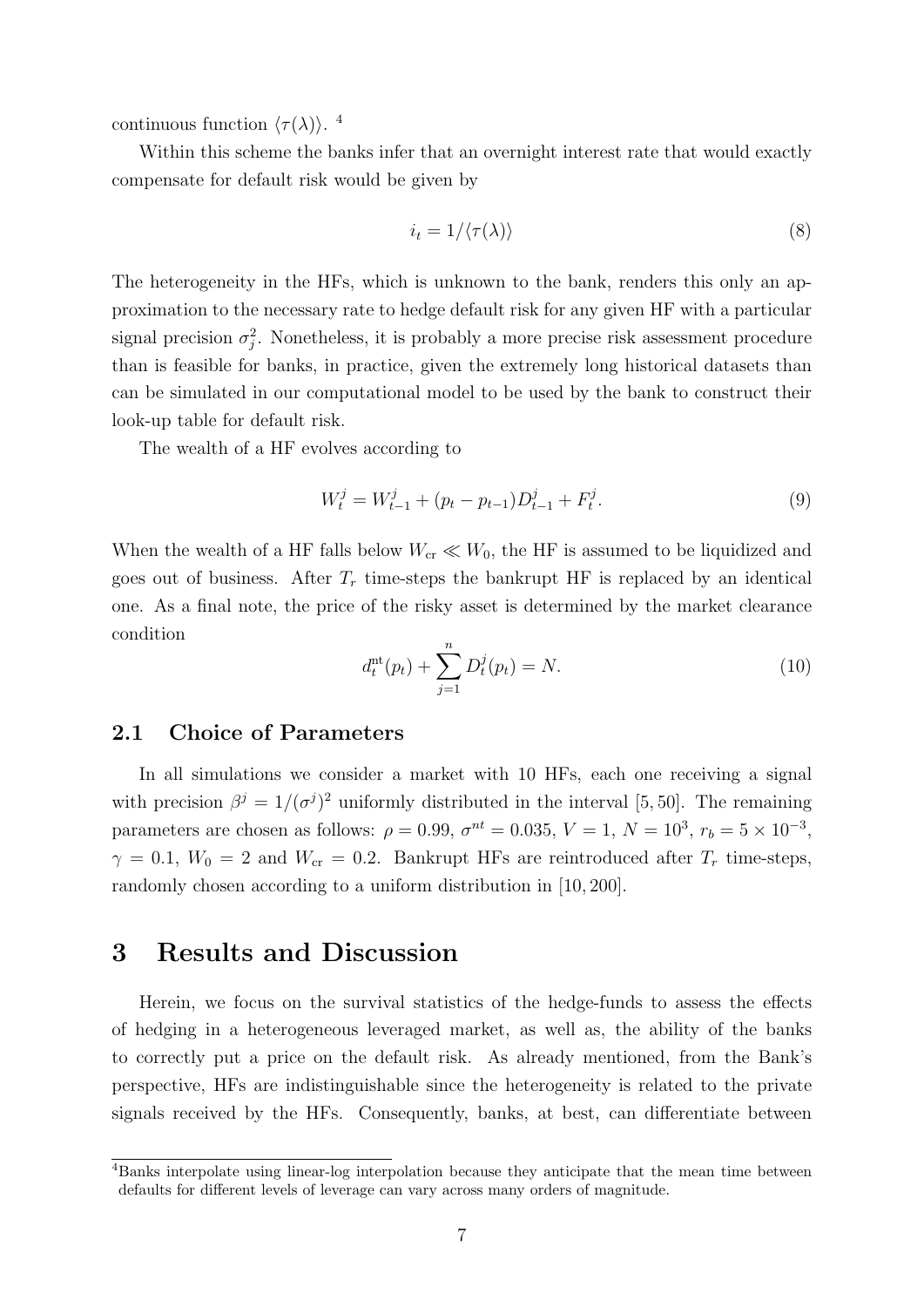HFs having a different level of leverage. Here we assume that information on collateral encumbrance (leverage) would have to be disclosed to the bank. However, information on the leverage cannot, by itself, be used to distinguish between the heterogeneous HFs since any allowed leverage value can (and, ultimately, will) be accessed by each HF. Nonetheless different HFs will contribute differently to the aggregate default statistics for any leverage value. These are recorded by the bank for the purposes of computing their look-up table for default risk.

To simplify our analysis we study the survival statistics independent of the leverage level of HFs. However, at least qualitatively, our findings hold even when performing independent statistics for different values of leverage as the Bank is assumed to be doing in the model. This simplification, allows us to obtain much finer statistics for each of the HFs, and more importantly, treat the problem analytically.

In Fig. 1 we show the failure density function (FDF)  $P(\tau)$ , that is the distribution of waiting times  $\tau$  between defaults, for each of the hedge funds with  $\beta = 1/(\sigma)^2$  $\{5, 10, 15, \ldots, 50\}$  and  $\lambda_{max} = 5$  on a log-linear scale. We observe that the decay of the FDFs can be well described by exponentials, as indicated by the fits shown with black solid lines for all values of  $\beta$ . Therefore, microscopically

$$
P(\tau) \approx \mu(\beta) \exp\left[-\mu(\beta)\tau\right].\tag{11}
$$

The exponentially distributed waiting times between defaults indicate that HFs default at approximately a steady rate  $\mu$ , which depends on  $\beta$ .

However, as mentioned above, statistical analysis on an individual level is not possible by the bank. Consequently, even a bank that is perfectly informed concerning the history of defaults can only infer the distribution of waiting times on the aggregate level. This aggregate distribution will be the weighted sum of the individual exponentials corresponding to HFs with a different  $\beta$ . Hence, the aggregate distribution will be

$$
\tilde{P}(\tau) = \sum_{j=1}^{n} w(\beta^j) \mu(\beta^j) \exp\left[-\mu(\beta^j)\tau\right],\tag{12}
$$

where  $w(\beta^j)$  is the statistical weight corresponding to the j<sup>th</sup> fund with signal precision  $\beta^j.$ 

In Fig. 2 we present the numerically obtained aggregate distribution using logarithmic scale on both axes. The numerical results were obtained by averaging over  $2 \times 10^2$ simulations, each with a different realization of  $\beta^j$  values, sampling from a uniform distribution in [5, 50]. We observe that for sufficiently large waiting times  $\tau$  the distribution decays according to a power-law (black solid line),  $\tau^{-\nu}$  with  $\nu \approx 3$ . The non-exponential (algebraic) asymptotic decay of the aggregate distribution is a result of the mixture of a large number of exponential decays with different default rates  $\mu$  corresponding to the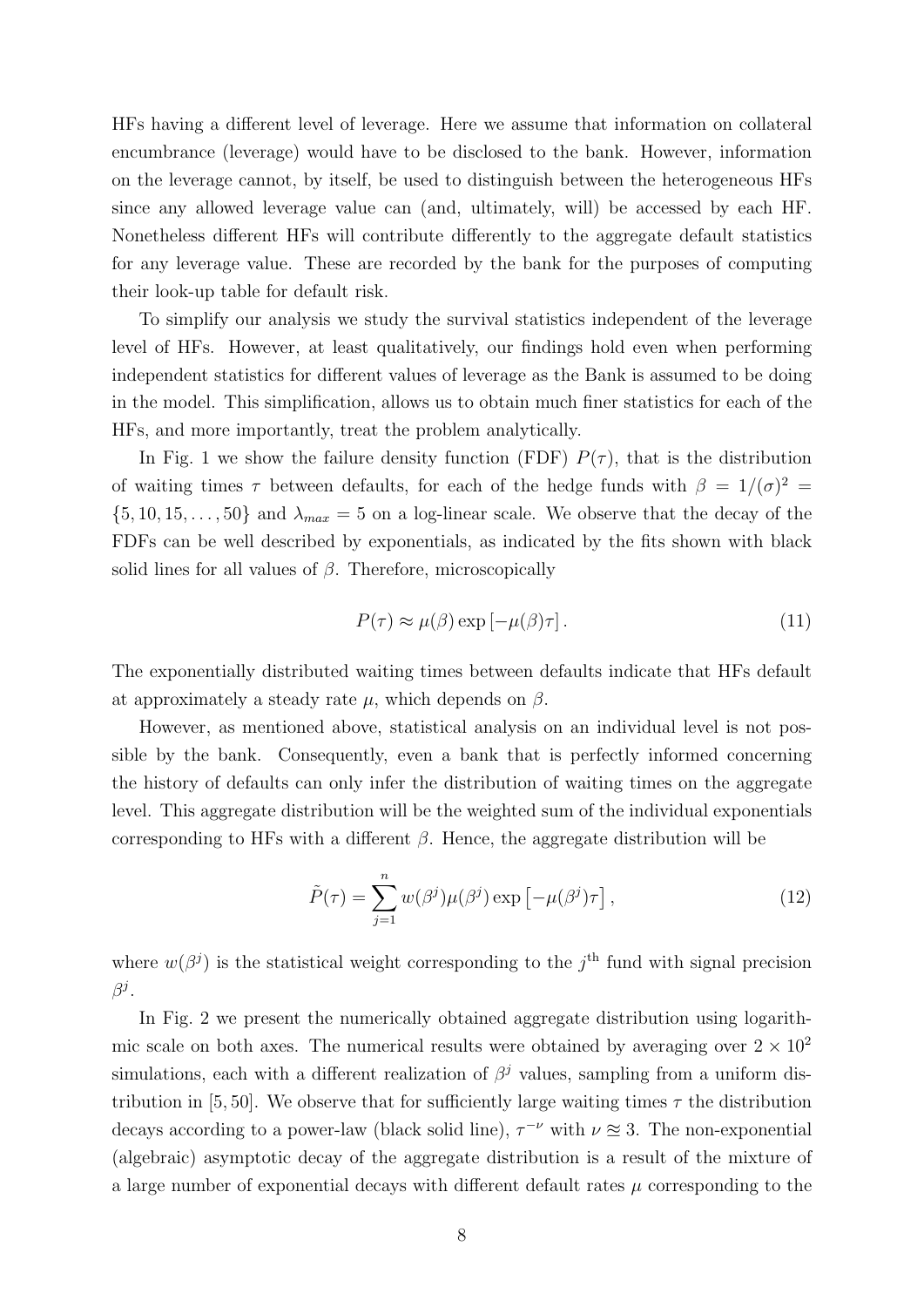

Figure 1: The distribution of waiting times between defaults  $\tau$  for each HF, having different precision  $\sigma$ : (a)  $\beta \equiv 1/\sigma^2 = \{5, 10, 15, 20, 25\}$  (black diagonal crosses, blue downright triangles, red upright crosses, magenta diamonds and cyan upright triangles, respectively) and (b)  $\beta = \{30, 35, 40, 45, 50\}$  (with the same color notation). The results were obtained simulating the model for up to  $10^8$  time-steps and averaging over  $2 \times 10^2$ different initial conditions, with the maximum allowed leverage set to  $\lambda_{max} = 5$ . In each case, we perform an exponential fit (black solid lines). Note the log-linear scale.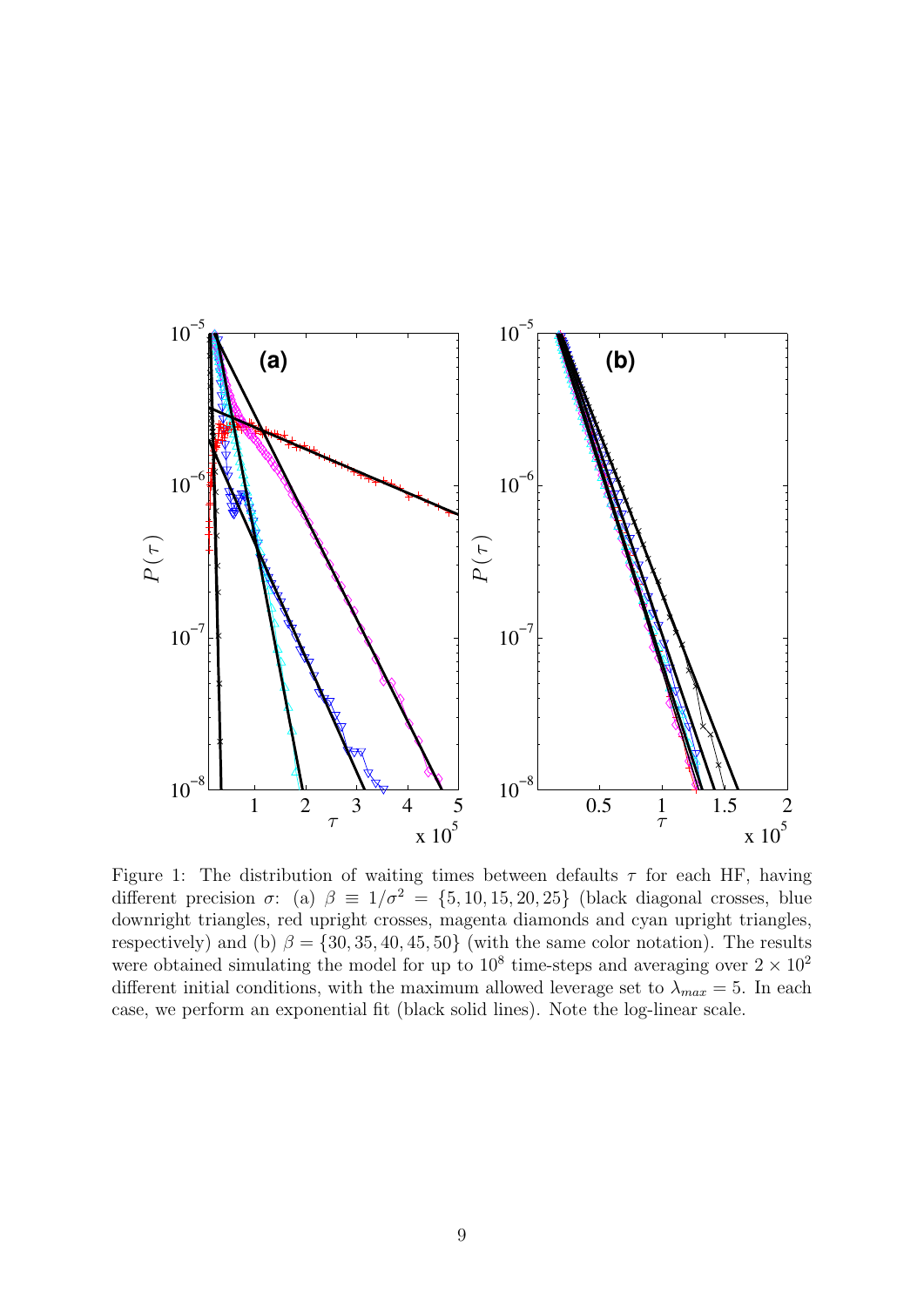continuously distributed  $\beta$ . The emergence of the power-law tail on the aggregate level has profound implications on the ability of the bank to correctly assess the default risk, as the slow decay of the FDF shifts the observed mean time between defaults to greater values. In other words, the aggregation performed of the heterogeneous agents results into an underestimation of default rates, as the riskier HFs are "shadowed" by the more stable ones.



Figure 2: The aggregate distribution of waiting times between defaults (blue downright triangles) obtained on the basis of  $2 \times 10^2$  simulations of the model with a signal precision  $\beta$ received by each HF randomly chosen according to a uniform distribution in [5, 50], for up to 10<sup>8</sup> time-steps each. For  $\tau \gg 1$ , the aggregate distribution follows a power-law  $\tilde{P}(\tau) \propto$  $\tau^{-\nu}$ , with  $\nu = -3$  (black thick line). For comparison, the analytical approximation given by Eq. (14) is also shown (red line). The parameters and  $\epsilon$  were determined numerically  $\mu_{\text{max}} = 7.2 \times 10^{-4}, \, \epsilon = 1.2 \times 10^{-3}.$ 

To be able to theoretically quantify the error (underestimation) of the estimated risk caused by the aggregation of the heterogeneous agents, in the following we derive an analytical model for the numerically obtained distribution  $\tilde{P}(\tau)$  presented in Fig. 2. Given that the signal precision is sampled from a continuous distribution, the individual default rates vary also continuously from a minimum value  $\mu_{\min}$  to a maximum value  $\mu_{\text{max}}$ , corresponding to the most stable and unstable HF respectively. Therefore, the sum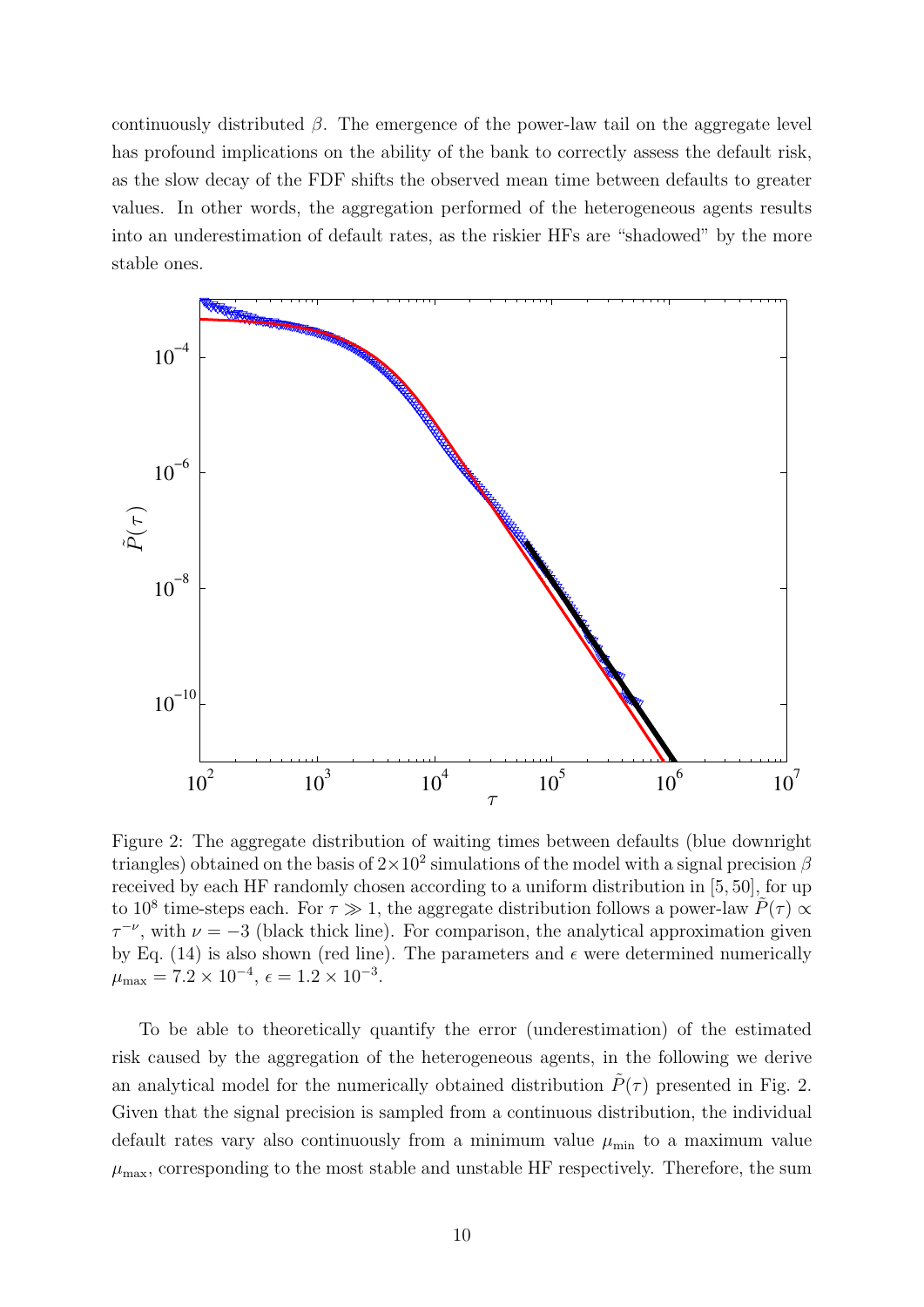in Eq. (12) becomes an integral over  $\mu$ 

$$
\tilde{P}(\tau) = \int_{\mu_{\min}}^{\mu_{\max}} f(\mu) \mu e^{-\mu \tau} d\mu,
$$
\n(13)

where  $f(\mu)$  is the distribution of  $\mu$  given the uniform distribution of  $\beta$ . We can infer the distribution  $f(\mu)$  observing that if we allow  $\mu_{\min} \to 0$  and  $\mu_{\max} \to \infty$ , then Eq. (13) coincides with the Laplace transform of  $\mu f(\mu)$ . Moreover, given that asymptotically  $\tilde{P}(\tau) \propto 1/\tau^3$ , it follows that  $f(\mu)\mu = \mathcal{L}^{-1}[\tau^{-3}] \propto \mu^2$ , where  $\mathcal{L}^{-1}$  denotes the inverse Laplace transform. Hence,  $f(\mu) \propto \mu$ . Introducing further the dimensionless parameter  $\epsilon = \mu_{\min}/\mu_{\max}$  in Eq. (13) we find

$$
\tilde{P}(\tau) = \frac{2e^{-\tau(\mu_{\text{max}} + \epsilon \mu_{\text{max}})}}{\tau^3 (\mu_{\text{max}}^2 - \epsilon^2 \mu_{\text{max}}^2)}
$$
\n
$$
\times \{e^{\tau \mu_{\text{max}}} \left[ \tau \epsilon \mu_{\text{max}} \left( \tau \epsilon \mu_{\text{max}} + 2 \right) + 2 \right] - \left[ \tau \mu_{\text{max}} \left( \tau \mu_{\text{max}} + 2 \right) + 2 \right] e^{\tau \epsilon \mu_{\text{max}}} \}.
$$
\n(14)

In the limit of an infinitely heterogeneous market, with  $\mu_{\text{max}} \gg \mu_{\text{min}}$ , ( $\epsilon \ll 1$ ) we can expand Eq. (14) to leading order in  $\epsilon$  to obtain,

$$
\tilde{P}(\tau) = \frac{4}{\tau^3 \mu_{\text{max}}^2} - \left[ \frac{4e^{-\tau \mu_{\text{max}}}}{\tau^3 \mu_{\text{max}}^2} + \frac{4e^{-\tau \mu_{\text{max}}}}{\tau^2 \mu_{\text{max}}} + \frac{2e^{-\tau \mu_{\text{max}}}}{\tau} \right] + \mathcal{O}(\epsilon^2).
$$
 (15)

Hence, for  $\tau \gg 1$ , the slowest decaying term in Eq. (15) dominates and the distribution will converge to

$$
\tilde{P}(\tau) \propto \tau^{-3},\tag{16}
$$

as expected. The analytical approximation given by Eq. (14) is presented in Fig. 2 with  $\epsilon \equiv \mu_{\rm min}/\mu_{\rm max} = 1.2 \times 10^{-3}$  and  $\mu_{\rm max} = 7.2 \times 10^{-4}$  determined numerically (red solid line). As illustrated in Fig. 2, the analytical approximation is in reasonable agreement with the exact (numerical) FDF.

From Eq. (14) we deduce that the interest rate charged by the bank on the basis of the aggregated statistics is approximately

$$
i = \frac{1}{\langle \tau \rangle} = \frac{(1 + \epsilon)\mu_{\text{max}}}{2} \stackrel{\epsilon \ll 1}{\approx} \frac{\mu_{\text{max}}}{2}.
$$
 (17)

Therefore, the default risk of the more stable funds will as a result be overestimated, whereas the default risk of the more unstable ones will be underestimated. Consequently, banks will always be overcharging the less likely to default HFs and undercharging the riskier ones. The  $\epsilon$  dependence of the interest rate reflects the dependence of the magnitude of the error on the extent of the market heterogeneity. In the limit of infinite heterogeneity  $\epsilon \ll 1$ , the default risk of the most unstable HF in the market will be un-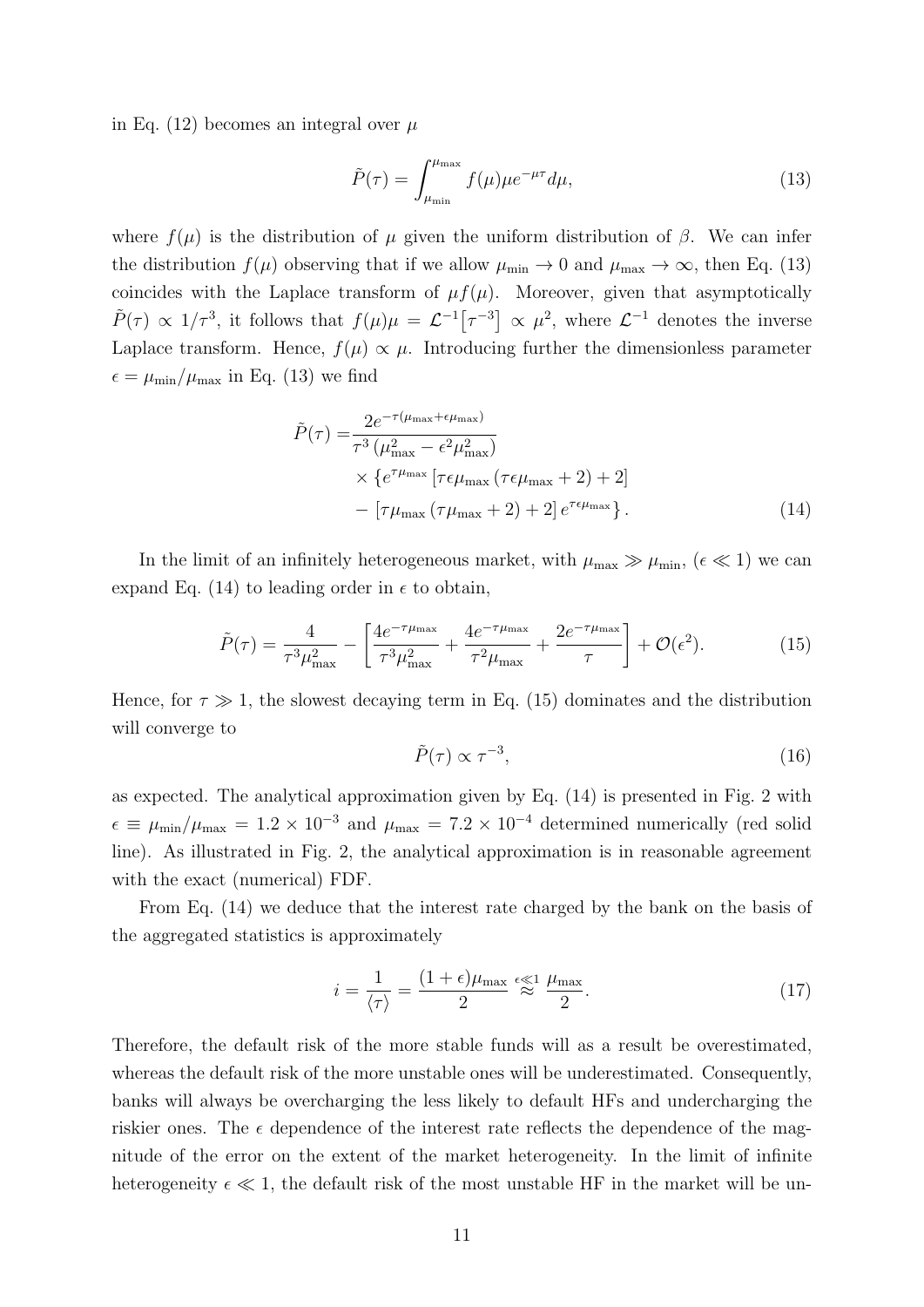| $v_{\text{max}}$ | Bank losses                | Interest                       |
|------------------|----------------------------|--------------------------------|
|                  | $(1 \pm 2) \times 10^{-3}$ | $(1.2 \pm 0.8) \times 10^{-4}$ |
| 10               | $(9 \pm 3) \times 10^{-3}$ | $(2.0 \pm 1.3) \times 10^{-3}$ |
| 15               | $(7 \pm 4) \times 10^{-3}$ | $(3.2 \pm 0.4) \times 10^{-3}$ |

Table 1: The mean amount of bank losses and interest payments per time-step. Evindetely, the interest rate charged to the HFs does not cover for the losses due to bankrupties.

derestimated 50%, as suggested by Eq. (17). Another source of error for the estimation of the default risk is the slow convergence of the calculated sample mean of the waiting times to default, used by the bank as a proxy for the default rate, to the true mean, due to the presence of the heavy tail. It is worth mentioning that the overcharging of the more stable HFs does not cover for the loss caused by undercharging the riskier ones as observed in Table 1, where the bank losses and interest payments per time-step are presented.



Figure 3: A binary (coarse-grained) representation of the wealth time series  $S_t$  as observed on the aggregate level. The binary sequence is contructed by mapping the active phase of each HF to 0 ( $W_t > W_{cr}$ ) and the default events to 1 ( $W_t < W_{cr}$ ). We observe the clustering of the default events.

Consequently, due to the presence of heterogeneity in the market and despite the fact that the assumption made by the banks is valid on the micro-level (constant rate of default), the emergent non-trivial survival statistics on the aggregate level hinders hedging against default risk.

Another important effect of the emergent heavy-tail statistics stemming from the heterogeneity of the market, is the absence of a characteristic time-scale for the occurrence of defaults (scale-free asymptotic behaviour). Thus, despite the fact that on the microscopic level there exists a well defined characteristic time-scale for each HF  $\mu$ , on the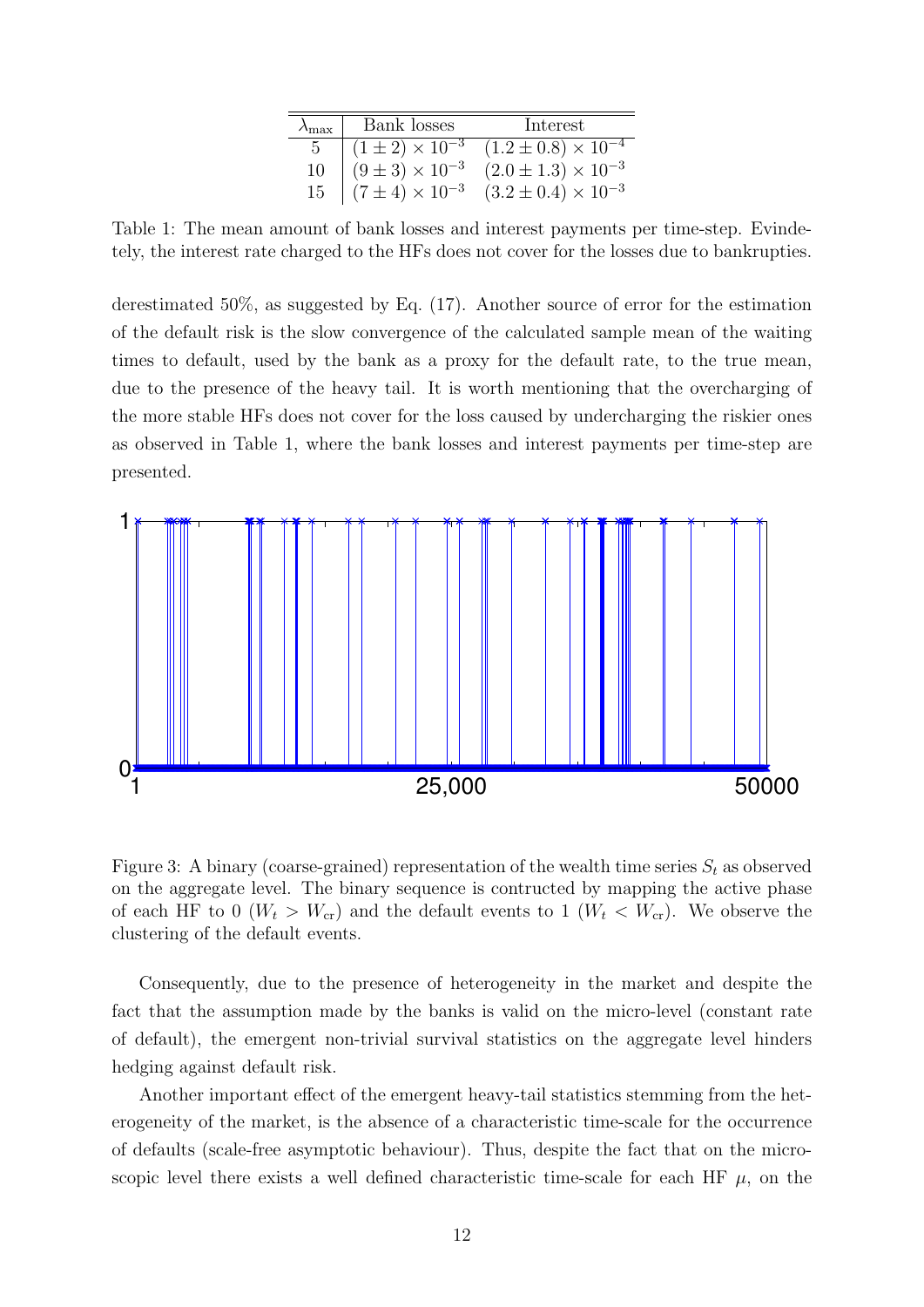aggregate level this quality is lost due to the mixing. The ramifications of the absence of a characteristic time-scale to the clustering of defaults and consequently to the systemic risk run deeply.

To gain insight and facilitate analytical treatment, we employ a coarse graining of the wealth time-series, mapping the phases of activity  $(W_t > W_{cr})$  to 0 and bankruptcy events ( $W_t \leq W_{cr}$ ) to 1. In Fig. 3(a) we present a segment of the binary sequence  $S_t$ generated by the dynamics after coarse-graining. We observe indeed that the blue vertical lines corresponding to defaults form clusters.



Figure 4: The autocorrelation function of the binary representation of default events  $S(t)$ ) (blue diagonal crosses). The analytical prediction given by Eq. (23) is also shown (red solid line).

The quantification of clustering can be achieved by the autocorrelation function  $R(t')$ , with  $t'$  being the time lag. Following Schuster and Just (2006), the autocorrelation of  $S_t$ can be expressed as

$$
R(t') = \sum_{\tau=0}^{t'} R(t'-\tau)\tilde{P}(\tau) + \delta_{m,0},
$$
\n(18)

where  $\delta_{m,0}$  is the Kronecker delta. We define  $\tilde{P}(0) = 0$  and  $C(0) = 1$ . Since we are inter-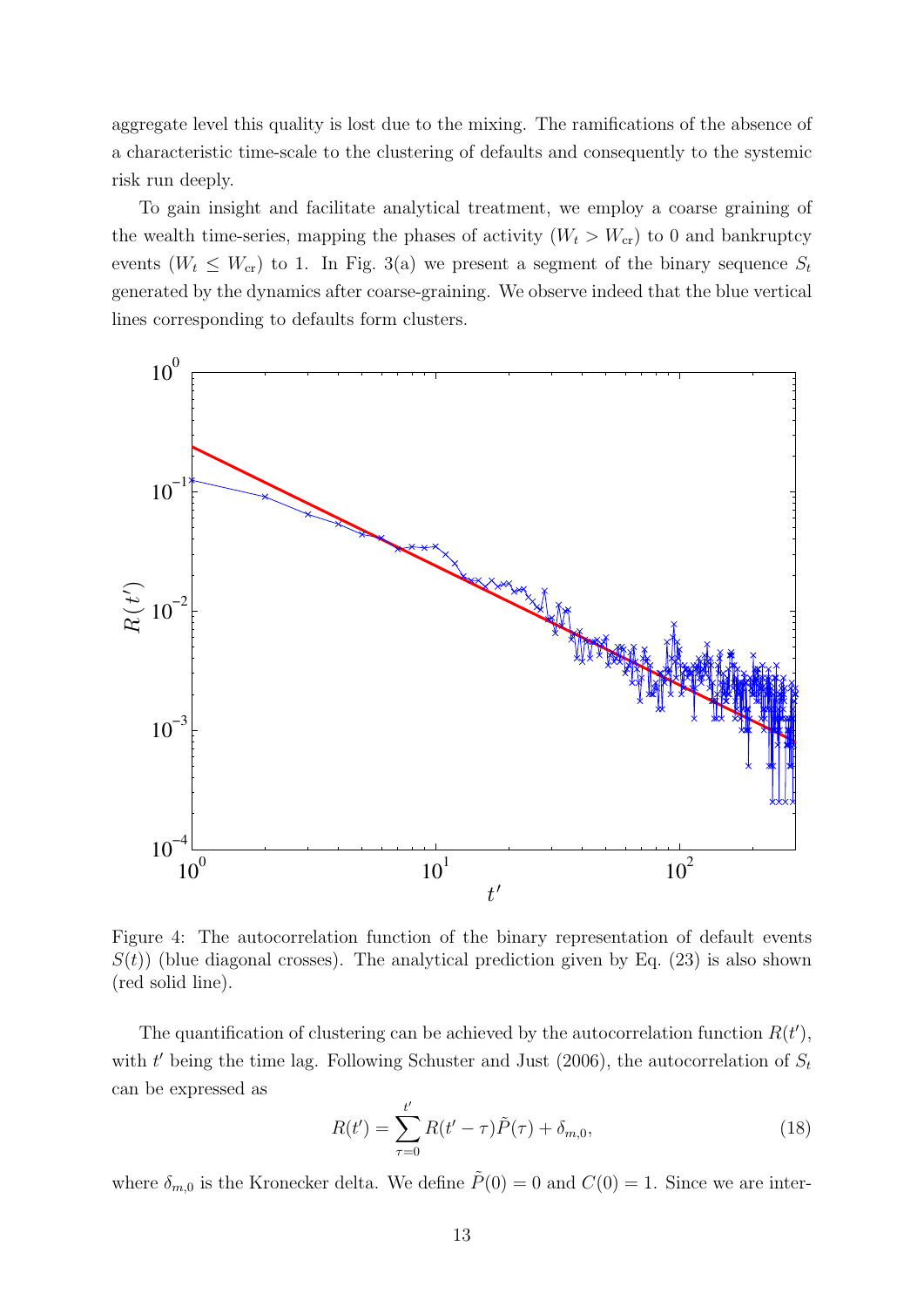ested in the long time limit of the autocorrelation function we can pass on to the continuous time and solve Eq. (18) by Laplace transformation  $\mathcal{L}{f(t)} = \int_0^\infty f(t) \exp(-st) dt$ , utilizing also the convolution theorem. Taking these steps we obtain,

$$
R(s) = \frac{1}{1 - \tilde{P}(s)}.\tag{19}
$$

The correlation function in the Fourier space  $\mathcal{F}{R(t')}$  then is,

$$
\mathcal{F}\{R(t')\} = \frac{1}{2}|R(s \to 2\pi i f) - R(s \to -2\pi i f)| \tag{20}
$$

Assuming that  $\tilde{P}(\tau) \propto \tau^{-3}$  and substituting in Eq. (19) and Eq. (20) we obtain.

$$
\mathcal{F}\{R(t')\} = |\log(f)|.\tag{21}
$$

Finally, inverting the Fourier transform we obtain the autocorrelation as a function of the time lag  $t'$ .

$$
R(t') \propto \frac{4\mathrm{Si}(t) - \pi}{t'},\tag{22}
$$

where  $\text{Si}(t')$  denotes the sine integral. For  $t' \gg 1$  Eq. (22) decays as

$$
R(t') \propto \frac{1}{t'}.\tag{23}
$$

In Fig. 4 we show the numerically determined autocorrelation function. For comparison, the analytical result given by Eq. (23) is also plotted (red line). We observe that the asymptotic theoretical prediction is in reasonably good agreement with the numerical results.

Finally, to assess the effect of interest on the default risk, we calculate the ratio of default rates of each HF in the presence of interest rate over the corresponding with the interest rate fixed at 0. The results are presented in Fig 5. As can be seen, the introduction of interest rate for high maximum allowed leverage values enhances the probability of default for HFs with signal precision above a critical value  $\beta_{cr} \approx 25$  and, conversely, renders HFs with lower signal precision less likely to default. Thus, the impact of interest in a heterogeneous market is itself heterogeneous.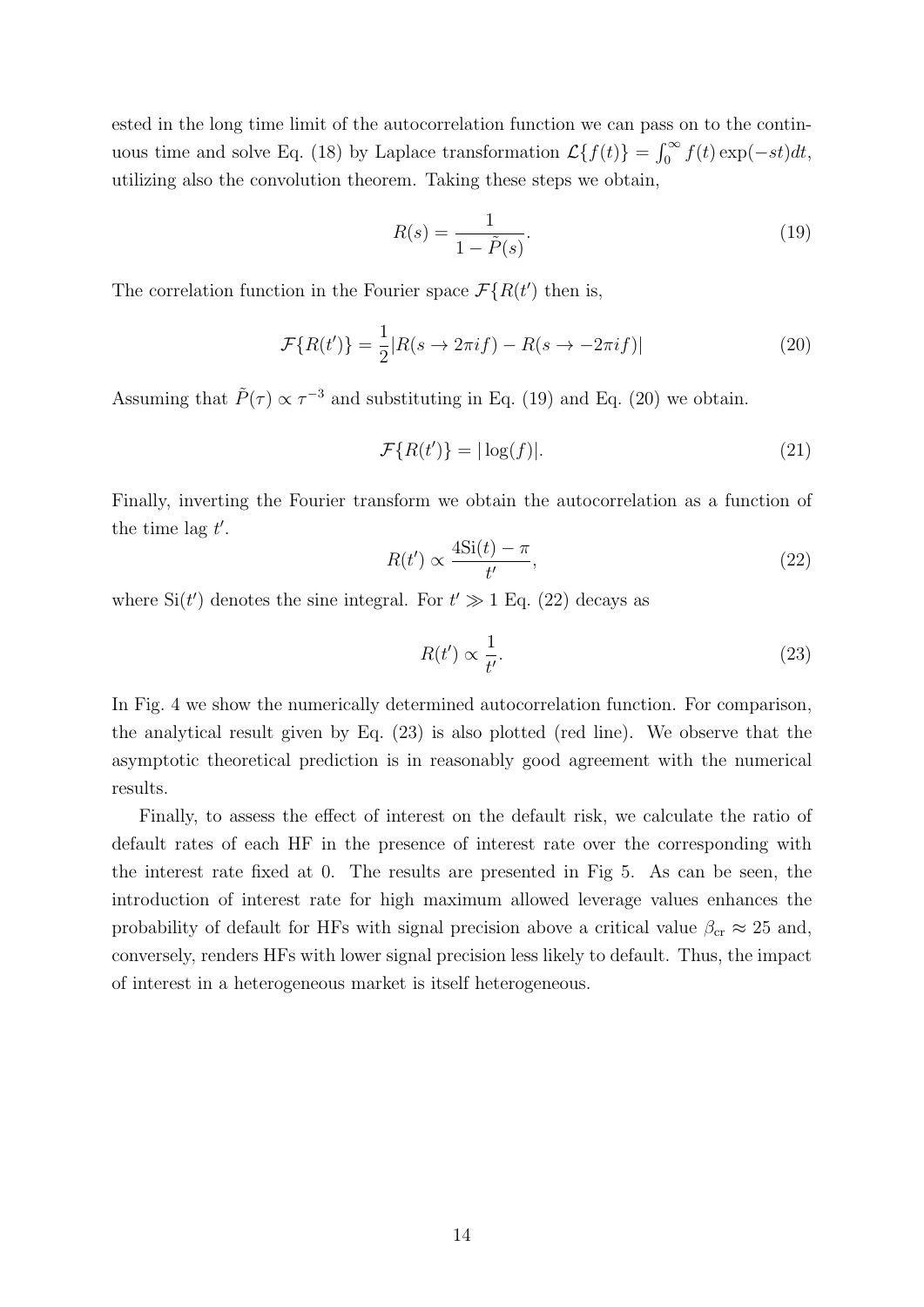

Figure 5: The ratio of the default rate with interest rate being charged  $\mu'$  over the corresponding one with the interest rate fixed at zero  $\mu$ , as a function of the precision signal  $\beta = 1/\sigma^2$  for three different maximum allowed leverage  $\lambda_{\text{max}} = \{5, 10, 15\}$  values (black, red and blue lines, respectively. As observed the presence of interest rate has a heteregoneous effect on the individual default risk, which also depends on  $\lambda_{\text{max}}$ .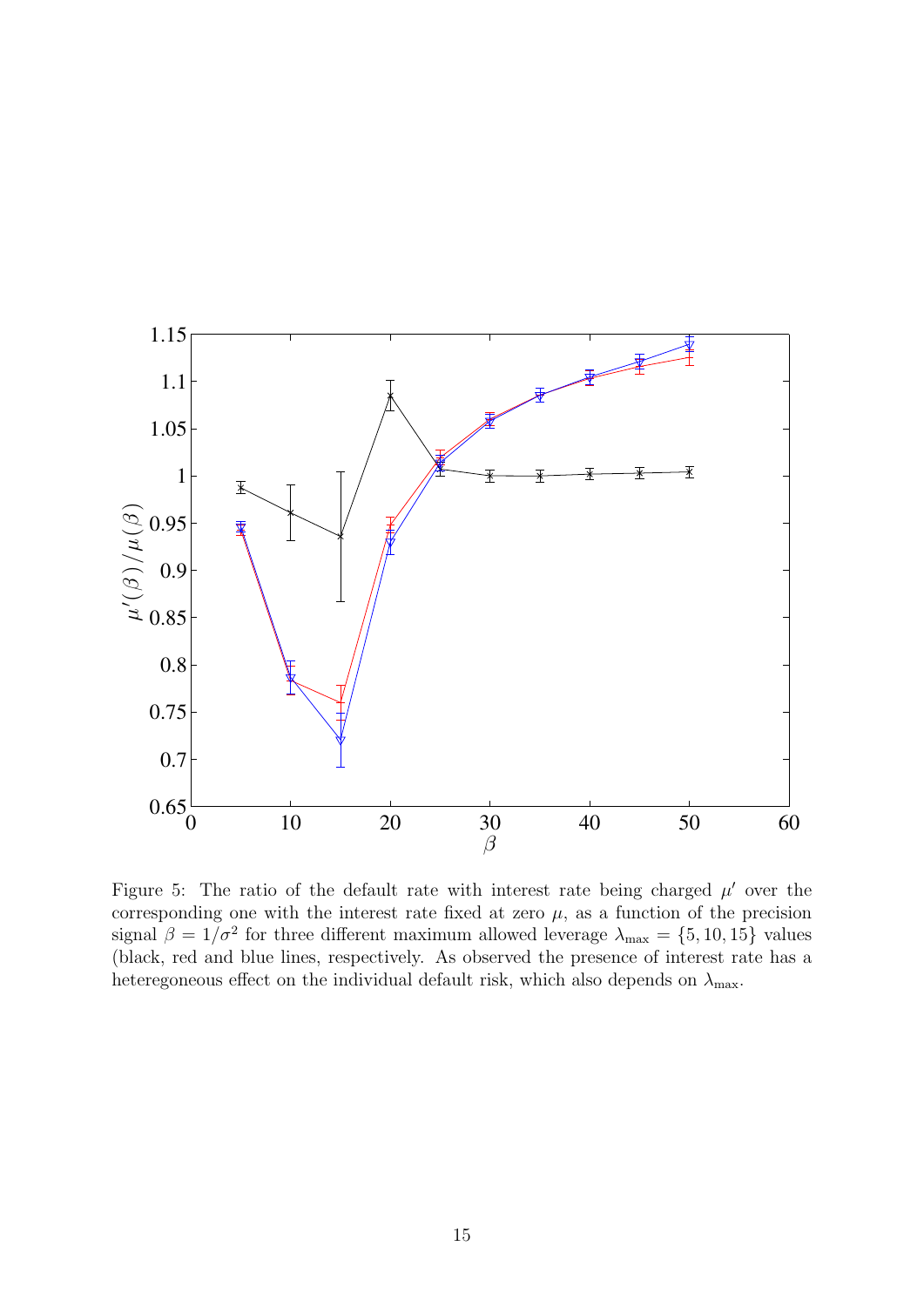## 4 Conclusions

We analyse the use of interest rates as a tool of hedging the default risk of heterogeneous hedge funds. We assume that the heterogeneity of the agents stems from the HFs' different quality of the mispricing signals they receive. We study the survival statistics of the HFs, which might be used by a bank in order to charge an interest on the loans that it extends to the HFs. We show that the failure function of the HFs is qualitatively different when observed on the micro and the aggregate level. Specifically, the failure function of all HFs decays exponentially on the micro-level, indicating a constant default rate. On the contrary, the aggregated distribution of waiting times between defaults, in the limit of an infinite level of heterogeneity in the market, tends to a power-law, with an exponent such that the variance becomes infinite (heavy-tail). As a result, we show that the default risk associated with the more unstable HFs will always be underestimated and the converse is true for the more stable ones. Furthermore, we show that there is a heterogeneous effect of hedging on the market, which is enhanced with increasing values of the maximum allowed leverage. Namely, the HFs which are less likely to default become even more creditworthy when an interest rate is charged, while the default rate of the less stable HFs increases when loans are costly. We also show that the scale-free property of the emergent statistics on the aggregate level is intimately connected with the clustering of defaults and, consequently, systemic risk.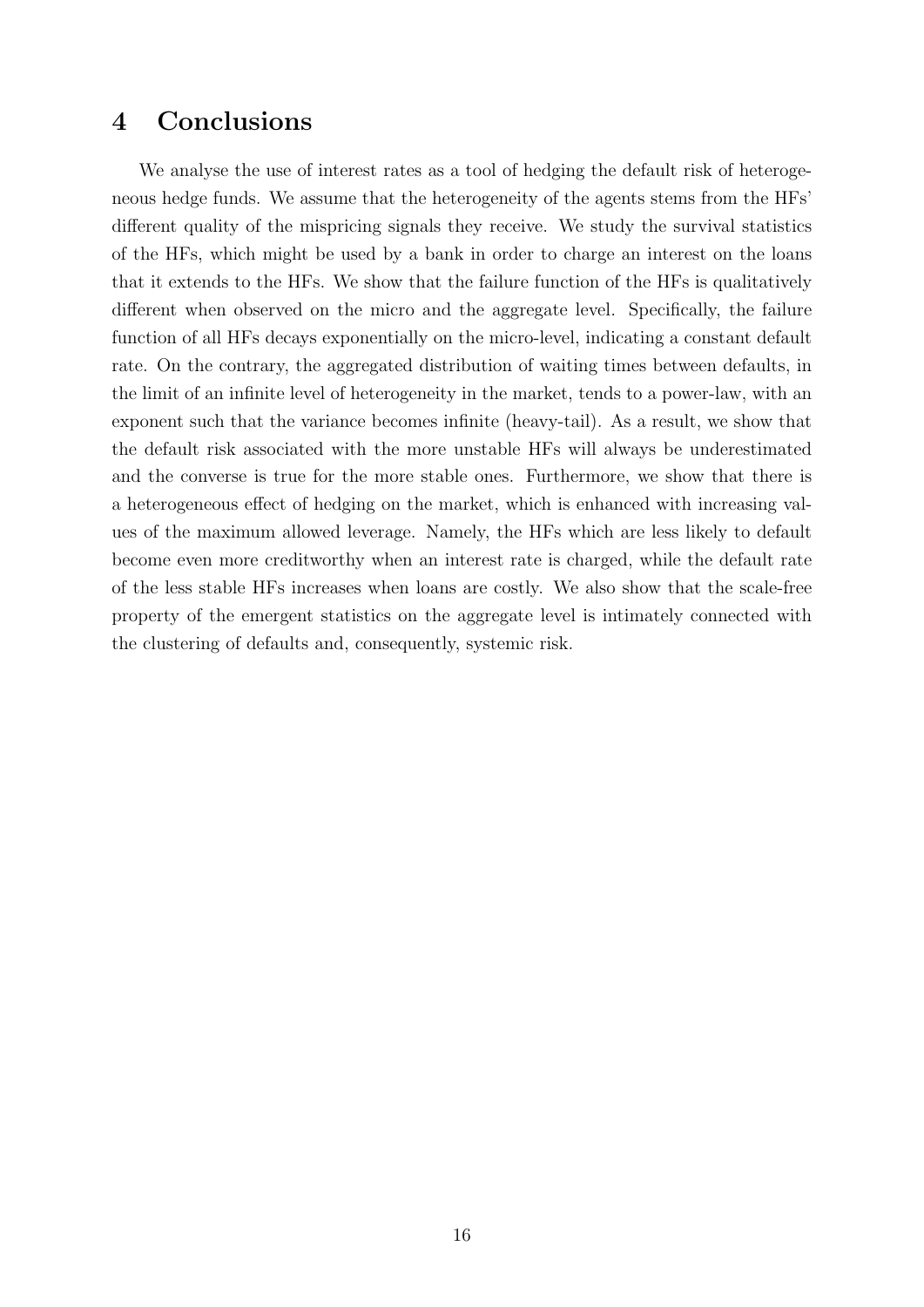## References

- Adrian, T., Shin, H. S., 2008. Liquidity and leverage. Staff Reports 328, Federal Reserve Bank of New York. URL http://ideas.repec.org/p/fip/fednsr/328.html
- Boswijk, H. P., Hommes, C. H., Manzan, S., June 2007. Behavioral heterogeneity in stock prices. Journal of Economic Dynamics and Control 31 (6), 1938–1970. URL http://ideas.repec.org/a/eee/dyncon/v31y2007i6p1938-1970.html
- Brock, W., Hommes, C., Wagener, F., November 2009. More hedging instruments may destabilize markets. Journal of Economic Dynamics and Control 33 (11), 1912–1928. URL http://ideas.repec.org/a/eee/dyncon/v33y2009i11p1912-1928.html
- Brock, W. A., Hommes, C. H., September 1997. A rational route to randomness. Econometrica 65 (5), 1059–1096. URL http://ideas.repec.org/a/ecm/emetrp/v65y1997i5p1059-1096.html
- Brock, W. A., Hommes, C. H., August 1998. Heterogeneous beliefs and routes to chaos in a simple asset pricing model. Journal of Economic Dynamics and Control 22 (8-9), 1235–1274.

URL http://ideas.repec.org/a/eee/dyncon/v22y1998i8-9p1235-1274.html

- Brunnermeier, M. K., Pedersen, L. H., Feb. 2007. Market liquidity and funding liquidity. NBER Working Papers 12939, National Bureau of Economic Research, Inc. URL http://ideas.repec.org/p/nbr/nberwo/12939.html
- Chiarella, C., Jan. 1992. The dynamics of speculative behaviour. Working Paper Series 13, Finance Discipline Group, UTS Business School, University of Technology, Sydney. URL http://ideas.repec.org/p/uts/wpaper/13.html
- Frankel, J. A., Froot, K. A., March 1987. Using Survey Data to Test Standard Propositions Regarding Exchange Rate Expectations. American Economic Review 77 (1), 133–53.

URL http://ideas.repec.org/a/aea/aecrev/v77y1987i1p133-53.html

- Geanakoplos, J., Dec. 1996. Promises promises. Cowles Foundation Discussion Papers 1143, Cowles Foundation for Research in Economics, Yale University. URL http://ideas.repec.org/p/cwl/cwldpp/1143.html
- Geanakoplos, J., Aug. 2001. Liquidity, default and crashes: Endogenous contracts in general equilibrium. Cowles Foundation Discussion Papers 1316, Cowles Foundation for Research in Economics, Yale University.

URL http://ideas.repec.org/p/cwl/cwldpp/1316.html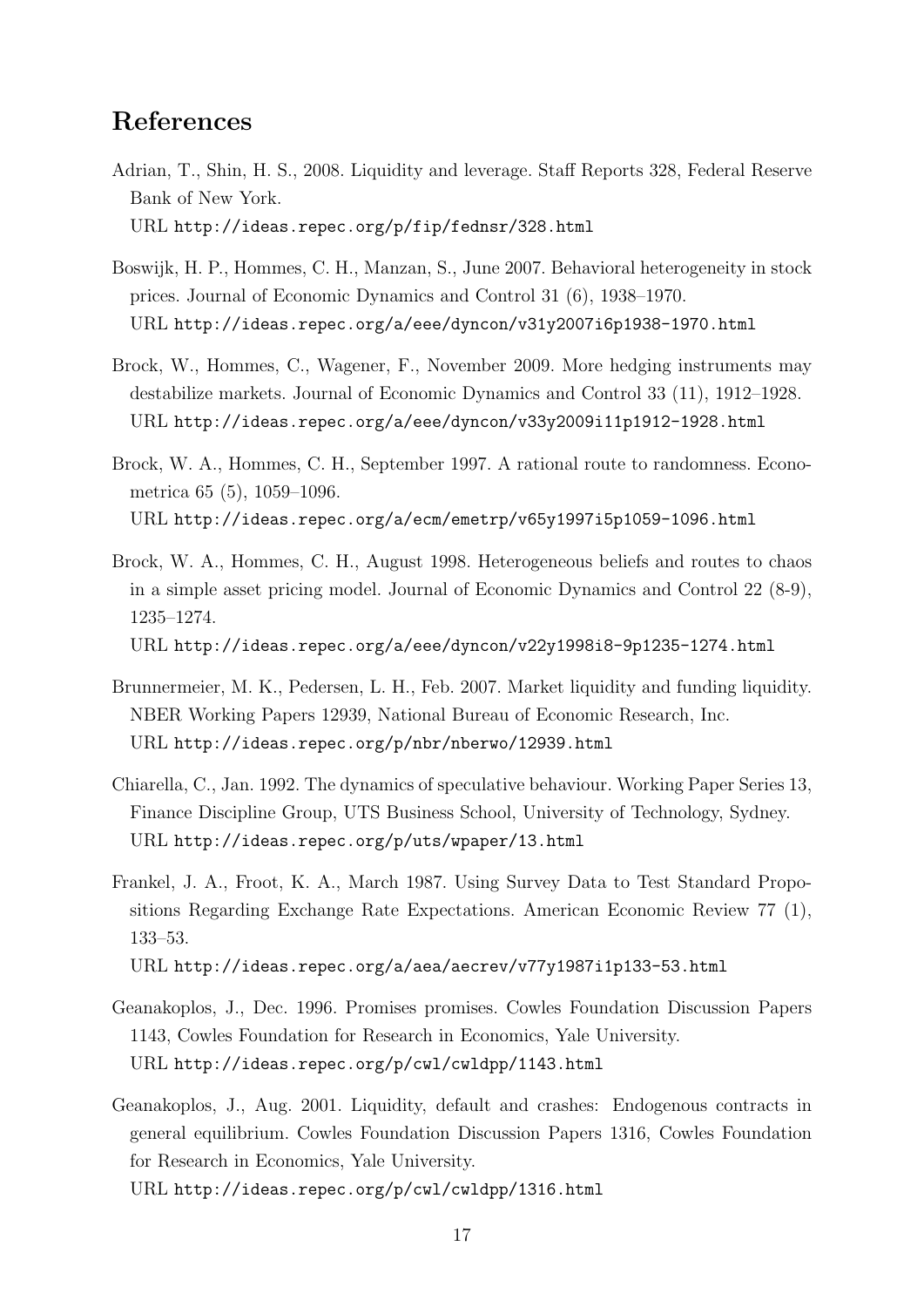- Geanakoplos, J., Jul. 2009. The leverage cycle. Cowles Foundation Discussion Papers 1715, Cowles Foundation for Research in Economics, Yale University. URL http://ideas.repec.org/p/cwl/cwldpp/1715.html
- Hommes, C. H., 2006. Chapter 23 heterogeneous agent models in economics and finance. Vol. 2 of Handbook of Computational Economics. Elsevier, pp. 1109 – 1186. URL http://www.sciencedirect.com/science/article/pii/S157400210502023X
- Iori, G., October 2002. A microsimulation of traders activity in the stock market: the role of heterogeneity, agents' interactions and trade frictions. Journal of Economic Behavior & Organization 49 (2), 269–285. URL http://ideas.repec.org/a/eee/jeborg/v49y2002i2p269-285.html
- LeBaron, B., 2002. Short-memory traders and their impact on group learning in financial markets. Proceedings of the National Academy of Sciences 99 (suppl 3), 7201–7206. URL http://www.pnas.org/content/99/suppl 3/7201.abstract
- Levy, M., January 2008. Stock market crashes as social phase transitions. Journal of Economic Dynamics and Control 32 (1), 137–155. URL http://ideas.repec.org/a/eee/dyncon/v32y2008i1p137-155.html
- Lux, T., July 1995. Herd behaviour, bubbles and crashes. Economic Journal 105 (431), 881–96. URL http://ideas.repec.org/a/ecj/econjl/v105y1995i431p881-96.html
- Lux, T., January 1998. The socio-economic dynamics of speculative markets: interacting agents, chaos, and the fat tails of return distributions. Journal of Economic Behavior & Organization 33 (2), 143–165. URL http://ideas.repec.org/a/eee/jeborg/v33y1998i2p143-165.html
- Lux, T., Marchesi, M., 1999. Scaling and criticality in a stochastic multi-agent model of a financial market. Discussion Paper Serie B 438, University of Bonn, Germany. URL http://ideas.repec.org/p/bon/bonsfb/438.html
- Molina, C. A., 06 2005. Are firms underleveraged? an examination of the effect of leverage on default probabilities. Journal of Finance 60 (3), 1427–1459. URL http://ideas.repec.org/a/bla/jfinan/v60y2005i3p1427-1459.html
- Poledna, S., Thurner, S., Farmer, J. D., Geanakoplos, J., 2014. Leverage-induced systemic risk under Basle II and other credit risk policies. Journal of Banking & Finance 42 (C), 199–212.

URL http://ideas.repec.org/a/eee/jbfina/v42y2014icp199-212.html